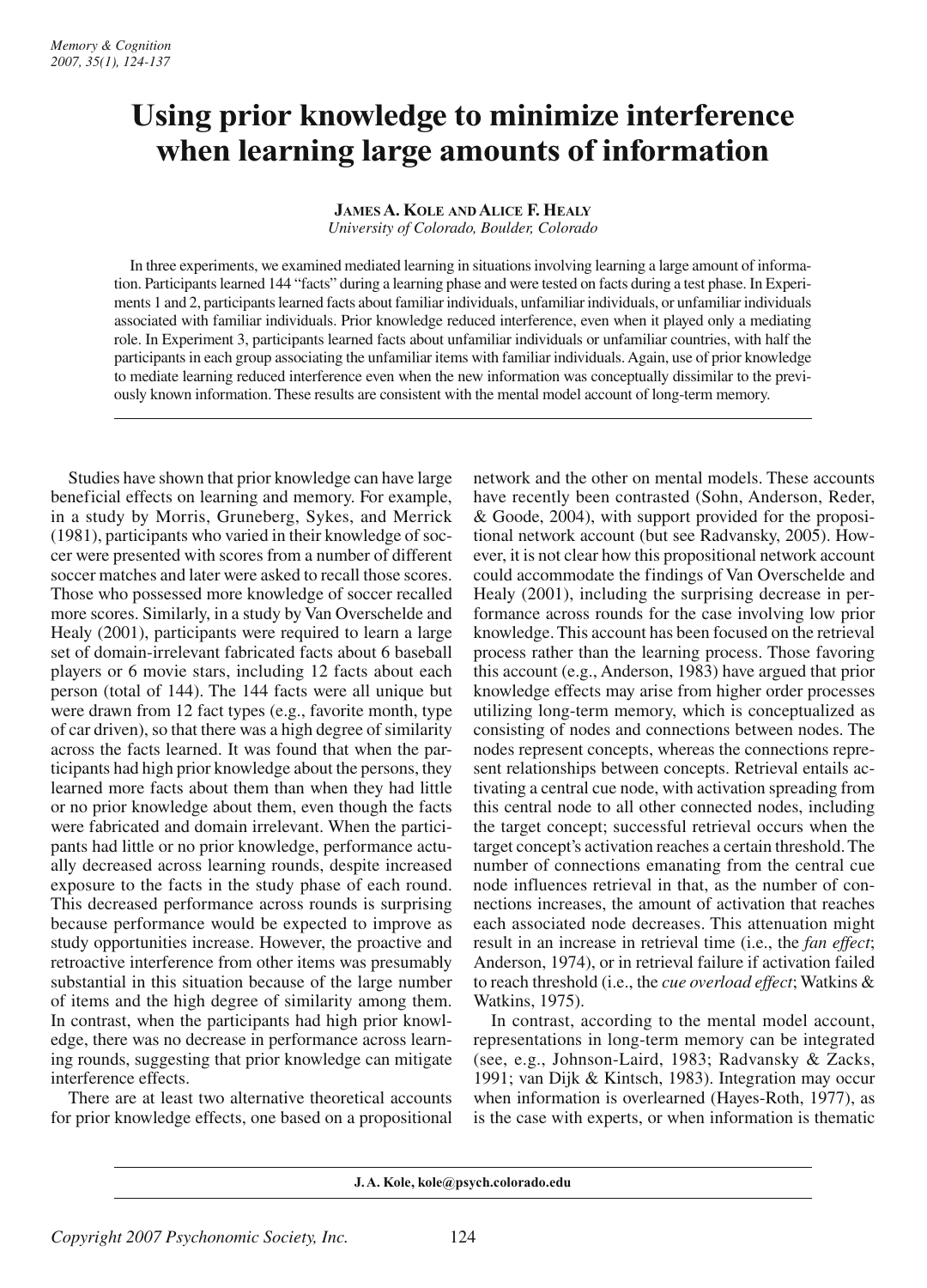(Smith, Adams, & Schorr, 1978), as is the case with domain knowledge. Integrated representations have important beneficial effects on learning and recall. It has been shown that retrieving an item from an integrated representation results in little or no interference (Radvansky & Zacks, 1991). The integration may protect or insulate the new information from interference derived from previous information in memory. The theoretical notion of integration is thus consistent with Van Overschelde and Healy's (2001) observation that interference is reduced when large amounts of new information is learned if that information can be related to a domain of expertise.

Bellezza and Buck (1988) demonstrated that highknowledge concepts within an integrated representation are effective retrieval cues for domain-irrelevant information. In their study, football experts and clothing experts were presented with pairs of words. One word was either a football term or a clothing term, whereas the other word was a neutral term—a concrete noun—not associated with either domain. Participants were required to create a sentence relating the two words and were subsequently given a cued recall test (in addition to a free-recall test). It was found that on the cued recall test experts recalled more neutral words when these were paired with a word from their domain of expertise. The researchers argued that one reason for this advantage is that when an individual is highly knowledgeable in a given domain, the information is organized hierarchically into an integrated knowledge representation. During recall, individuals can activate this representation, which in turn activates the concepts comprising the knowledge representation. The activated concepts can then serve as retrieval cues for associated domain-irrelevant information.

These earlier studies showing advantages for prior knowledge have involved either experts or at least those with high knowledge of a domain. In the present study, we follow up on these findings to explore whether or not individuals in general can use their everyday knowledge to serve as mediators that can overcome interference such as that exhibited in the study by Van Overschelde and Healy (2001), in which participants were required to learn a large number of related facts.

Indeed, research on mnemonic techniques illustrates that mediators can be used effectively by individuals without any particular expertise in a given domain to improve their ability to learn and retrieve new information. One such mnemonic technique is the method of loci, in which items to be recalled are individually associated with an ordered series of well-known geographical landmarks. At the time of recall, the geographical landmarks serve as retrieval cues for the target concepts. A second mnemonic technique is the peg word method, in which specific words are associated with specific numbers (e.g., one is a bun, two is a shoe, three is a tree, etc.). The associated words serve as the peg words, and, as individuals are presented with items to be recalled, they envision each new item interacting with the next peg word in the series. At recall, the peg words are used as retrieval cues. The two techniques are similar in that both require a preexisting representation stored in long-term memory, and this representation

is used to learn new information. Specifically, at the time of encoding, a particular item from this representation is strategically activated and associated with new information; the item is then used as a retrieval cue during recall. Both techniques rely on visual codes, and the items to be recalled need not be semantically or conceptually related to preexisting knowledge for recall to be facilitated. Although these two mnemonics have traditionally been used to improve memory for serial recall (see, e.g., Ross & Lawrence, 1968), they may also improve memory for free recall (Roediger, 1980).

The two mnemonic techniques described are instances of *mediated learning*, a multistep process in which an intervening item is used to cue the recall of the target concept (Adams & McIntyre, 1967; Bellezza, 1986; Bellezza & Poplawsky, 1974; Richardson, 1998). In general, mediated learning has been shown to confer memorial benefits. For example, in a study by Crutcher and Ericsson (2000, Experiment 1), mediators were used in second language vocabulary learning. English-speaking participants were presented simultaneously with Spanish words and their English translations, as well as with keyword mediators; the keyword mediators were concrete English words that were phonologically similar to the Spanish words. The participants were instructed to notice the similarity in sound between the Spanish word and the keyword and to form an interactive image between the keyword and the English translation. It was found that correct translation of the Spanish word was more likely with recall of the keyword mediator. The authors argued that the Spanish word could reliably cue the recall of the keyword mediator because of similar phonology, and the mediator could in turn cue the recall of the English translation via the interactive image.

The primary empirical question addressed in the present study is whether or not mediators can reduce the buildup of interference demonstrated by Van Overschelde and Healy (2001) when participants acquire a large number of highly related facts about unfamiliar individuals, just as expertise was shown to overcome interference in that study. The primary theoretical question considered here is how to account for both the buildup of interference found when facts are learned about unfamiliar individuals and the reduction of such interference that is found with expertise and that may also be found with mediation.

# **EXPERIMENT 1**

Experiment 1 is a follow-up to the study done by Van Overschelde and Healy (2001), in which it is was shown that experts within a given domain learned more facts about persons prominent in their domain of expertise than about those outside their domain of expertise. Van Overschelde and Healy showed that this advantage for highknowledge concepts was not due simply to familiarity or frequency of exposure to these concepts, but rather to the number of associations to the concepts (i.e., the number of facts associated to each person). This facilitation was interpreted as evidence that experts were able to form an association between these new facts and their prior knowl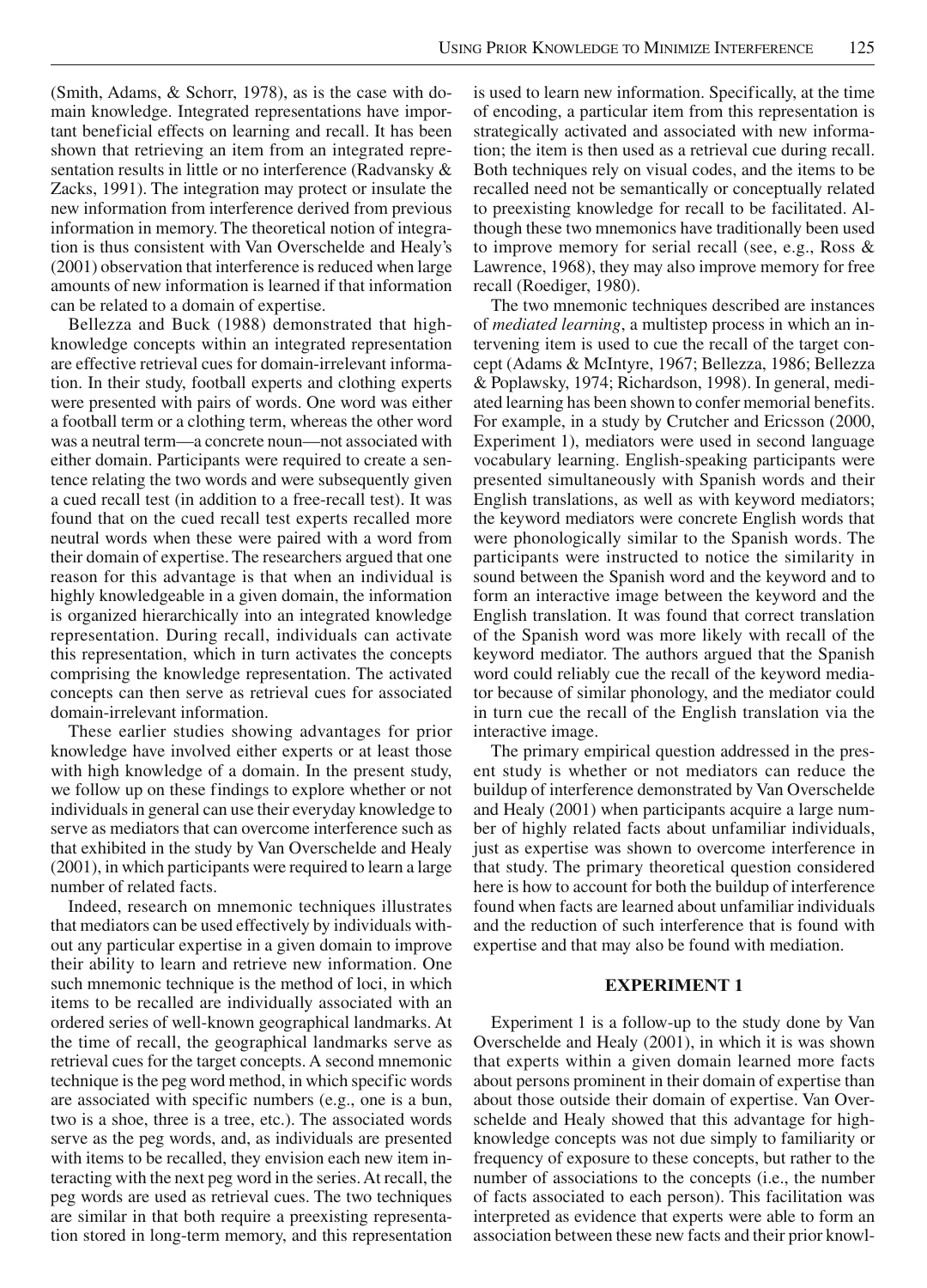edge. A related question, then, is whether or not individuals can use their prior knowledge to *mediate* the learning of new information. If so, does using prior knowledge as a mediator reduce interference to the same degree as using prior knowledge to learn domain-relevant information? Experiment 1 was undertaken to investigate these issues.

In Experiment 1, participants learned fabricated facts about either familiar or unfamiliar individuals. Half of the participants who learned facts about unfamiliar individuals did so while associating these unfamiliar individuals with persons well-known to them. Performance during a learning phase and during a subsequent test phase was examined.

On the basis of previous research (e.g., Van Overschelde & Healy, 2001), it was predicted that participants who used prior knowledge to learn new facts about wellknown individuals would demonstrate more learning than participants who learned facts about unfamiliar individuals. On the basis of previous studies of both mnemonic techniques (e.g., Roediger, 1980) and mediated learning (Crutcher & Ericsson, 2000), participants who associated the unfamiliar individuals with well-known individuals should also demonstrate more learning than participants who did not form such associations. However, mediated learning is thought to involve multiple processing steps (Adams & McIntyre, 1967; Bellezza, 1986; Bellezza & Poplawsky, 1974). At encoding, mediated learning entails retrieving the mediator and associating new information with it; at retrieval, mediated learning entails retrieving the mediator and using it as a retrieval cue for the target concept. On this basis, it was predicted that the participants who used their prior knowledge of familiar individuals to mediate the learning of facts about unfamiliar individuals would demonstrate an intermediate level of performance because of the additional processing demands. An alternative set of predictions follows from the observation that the facts learned about the well-known individuals or about the unfamiliar individuals associated with them are likely to be false (with regard to the well-known individuals) and contradicted by information residing in long-term memory. On the basis of this type of proactive interference (see, e.g., Lewis & Anderson, 1976; Underwood, 1957), an advantage would not be expected either for participants learning facts about well-known individuals or for those learning facts about unfamiliar individuals associated with well-known individuals.

## **Participants**

# **Method**

Thirty-seven introductory psychology students at the University of Colorado participated for course credit; 1 participant was eliminated due to a self-reported learning disability. The remaining 36 participants (10 men and 26 women) were native English speakers. The participants were assigned to conditions by a fixed rotation based on time of arrival to the experiment.

## **Design**

The learning phase of the experiment had a  $3 \times 3$  mixed factorial design. The first variable, knowledge condition, was manipulated between subjects. In the *low knowledge* (LK) condition, participants learned fabricated facts about unfamiliar individuals. In the *mediated knowledge* (MK) condition, participants learned fabricated facts about unfamiliar

individuals while associating these unfamiliar individuals with persons well-known to them (e.g., friends, relatives). In the *high knowledge* (HK) condition, participants learned fabricated facts about well-known individuals. The remaining variable, learning round (1–3), was manipulated within subjects. The design of the test phase of the experiment was simpler and included only the between-subjects factor of knowledge condition. The dependent variable examined was the proportion of correct responses.

#### **Materials**

A set of 144 fabricated facts, which served as the learning set, was adopted from that used by Van Overschelde and Healy (2001). Each fact was presented as a sentence including person, verb phrase, and fact category exemplar, in that order (e.g., *Linda Hanley drives a BMW* ); 12 unique facts were associated with each of 12 individuals. The set of 12 names varied with the between-subjects factor of knowledge condition. In both the LK and MK conditions, the 12 names were of unfamiliar individuals drawn from the domains of professional beach volleyball and off-Broadway plays; in the HK condition, the 12 names were of individuals well-known to the participant. Each of the 12 verb phrases uniquely identified one of the fact categories and was one to four words in length  $(Mdn = 2.67)$ . The fact category exemplars, each one word in length, were common instances of the fact category. See Appendix A for a list of all facts involving unfamiliar individuals used in Experiment 1.

## **Procedure**

**Listing procedure/association training**. For all the participants, the experiment began with a listing procedure, during which they were required to type the names (first and last) of 12 individuals (6 female, 6 male) with whom they were well acquainted (e.g., friends and relatives). After the listing procedure, the participants in the MK condition completed association training, whereby they were trained to associate (by any means) the names of the 12 individuals they had listed during the listing procedure with the names of the 12 unfamiliar individuals used in the learning set through a paired-associate learning task. Specifically, the name of each unfamiliar individual was paired with the name of a familiar individual, matched for gender, and the 12 resulting familiar– unfamiliar name pairs were presented, one at a time, on the computer screen for 2.5 sec. After the set of 12 familiar–unfamiliar name pairs had been presented, the participants were tested over all 12 pairs, in a different order than during presentation, in a cued recall test. For the test, the participants were provided with the unfamiliar name and required to generate and type the associated familiar name. This learn–test cycle was repeated in different orders until the participants reached a criterion of three consecutive cycles with perfect accuracy, at which point they proceeded to the learning phase of the experiment. The participants in the LK and HK conditions bypassed association training; after the listing procedure, the participants in these two groups proceeded directly to the learning phase of the experiment.

**Learning phase**. Following the listing procedure (LK and HK conditions) or association training (MK condition) was the learning phase, during which the participants were presented with 12 fabricated facts about each of 12 individuals, for a total of 144 facts. In the LK and MK conditions, the facts described the 12 unfamiliar individuals; in the HK condition, the facts described the 12 individuals named during the listing procedure at the beginning of the experiment. The participants in the MK condition received the extra instruction that, while each fact was being presented, they were to recall the associated familiar name. This instruction manipulation was intended to help them associate each fact presented with the unfamiliar person. Facts were presented individually for 3 sec, in blocks of 12. The set of 12 facts presented within a block was constrained in that, within each block, 1 fact was presented about each of the 12 individuals and each of the 12 fact categories was used once. After each block, there was a cued recall test on the 12 facts presented in the block. During each test, cues were also presented individually, in the same order in which the facts were presented, and each cue consisted of name and verb phrase followed by a blank (e.g., *Linda Hanley drives a \_\_\_\_\_\_\_\_\_?*). Thus, the participants had to respond by typing the fact category exemplar. The participants were instructed that if they could not remember the fact category exemplar they could press the "return" key to advance to the next question, and that the test would automati-

cally advance after 8 sec if they did not initiate a typing response. The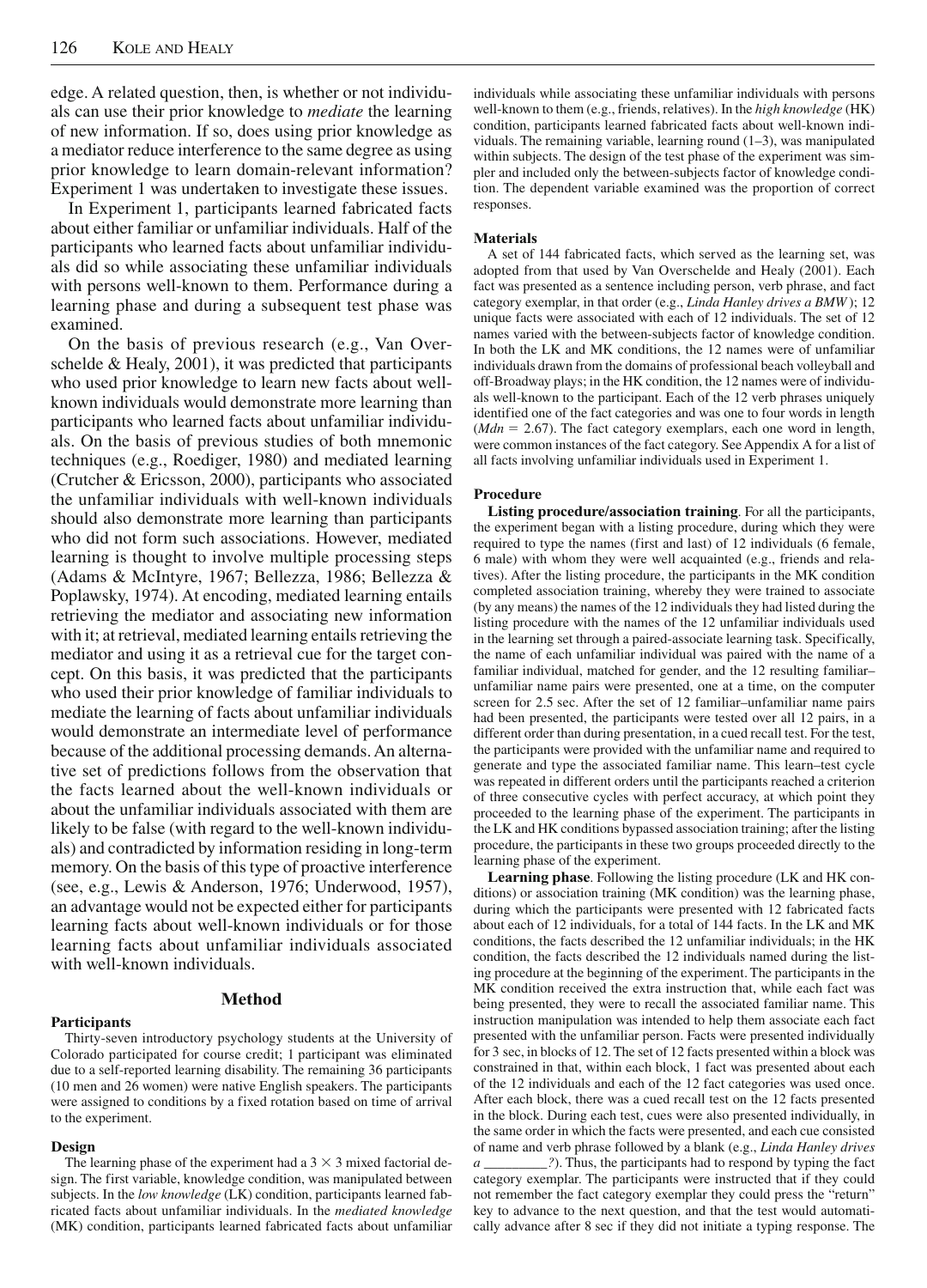presentation and testing of the 144 facts constituted one learning round. The participants completed three learning rounds, so that each fact was presented and tested three times. The 12 facts presented within a block were held constant, but the blocks and the facts within each block were presented in different orders for each of the three learning rounds and the final test round, thereby discouraging a serial-order mnemonic strategy.

**Final test phase**. Following the learning phase was the final test phase, during which the participants were tested on all 144 facts. The set of 12 facts presented within a block was the same as that presented in the learning phase, but it was presented in a new, pseudorandom order. Thus, within each set of 12 facts, each individual and each fact category was tested once, and the participants were tested by cued recall.

# **Results and Discussion**

## **Learning Phase**

The analysis of accuracy during the learning phase revealed a main effect of knowledge condition  $[F(2,33)] =$ 6.32,  $MS_e = 0.068$ ,  $p < .01$ ;  $\eta^2 = .277$ ]. On average, accuracy was highest for the HK condition  $(M = .786)$  and lowest for the LK condition  $(M = .568)$ , with the MK condition intermediate  $(M = .679)$ . A planned contrast between the LK and HK conditions revealed a significant difference between them  $[F(1,33) = 4.19, MS_e = 0.068,$  $p < .05$ ;  $\eta^2 = .113$ . This result replicates the general finding that prior knowledge can facilitate the learning of new information (Van Overschelde & Healy, 2001). To address the issue of whether or not prior knowledge can be used to mediate the learning of new information, a planned comparison of the LK and MK conditions was performed. This analysis showed that there was a marginally significant trend for accuracy to be higher for the MK condition  $[F(1,33) = 3.28, MS_e = 0.068, p = .08;$  $\eta^2$  = .091]. Thus, to some extent, using prior knowledge to mediate the acquisition of new information increases the amount learned. This result is interesting in light of the many studies that have demonstrated domain specificity in learning (e.g., Chase & Simon, 1973). In contrast, this result shows that prior knowledge can facilitate the learning of new information, even if it is not related to the domain of the prior knowledge. To address the issue of whether or not the facilitative effect of mediated learning is equivalent to that of domain-relevant learning, a planned comparison of the MK and HK conditions was performed. This analysis showed that accuracy was somewhat greater for the HK condition than for the MK condition, although this difference was only marginally significant  $[F(1,33) = 3.03, MS_e = 0.068, p = .09; \eta^2 = .084]$ . That accuracy was somewhat lower for the MK condition than for the HK condition suggests that the facilitative effect of using prior knowledge to learn new information depends on whether prior knowledge plays a direct or a mediating role; the effect appears to be somewhat greater when new information is directly related to prior knowledge, as in the HK condition, than when prior knowledge serves only a mediating function, as in the MK condition. In any event, the advantage for the MK and HK conditions relative to the LK condition is especially impressive considering that for both of the former conditions, new information may be contradicted by prior knowledge, resulting in proactive interference (Lewis & Anderson, 1976; Underwood, 1957).

On average, accuracy did not increase across learning rounds  $(F < 1)$ ; however, knowledge condition interacted with learning round, indicating that performance across learning rounds differed between knowledge conditions  $[F(4,66) = 2.66, MS_e = 0.007, p = .04; \eta^2 = .139; \text{ see}$ Figure 1]. Interestingly, performance decreased monotonically for the LK condition, remained stable for the MK condition, and generally improved for the HK condition. Further analysis showed that only the improvement for the HK condition was statistically significant [for HK,  $F(2,22) = 4.03$ ,  $MS_e = 0.003$ ,  $p = .03$ ,  $\eta^2 = .268$ ; for  $MK, F(2,22) = 1.02, MS_e = 0.009, p = .38, \eta^2 = .085$ ; for LK,  $F(2,22) = 1.75$ ,  $M\ddot{S}_e = 0.010$ ,  $p = .20$ ,  $\eta^2 = .137$ . The (nonsignificant) decrease in accuracy across learning rounds for participants in the LK condition resembles that found for the analogous condition in the study by Van Overschelde and Healy (2001) and is unusual given the repeated study, but it can be explained in terms of a build-up of interference. Specifically, it is assumed that the participants in this condition used unfamiliar individuals as retrieval cues. Thus, as the experiment progressed and more facts became associated with each unfamiliar individual, the participants experienced a cue overload effect (Watkins & Watkins, 1975). In contrast, the participants in the MK and HK conditions were able to use prior knowledge to learn new facts. Given the previous account of domain-relevant and mediated learning, it is assumed that the participants in these two conditions were able to integrate new information into their preexisting representations, thereby moderating interference effects (Radvansky, 1998, 1999).

## **Final Test Phase**

At test, the main effect of knowledge condition was significant  $[F(2,33) = 10.89, MS_e = 0.045, p < .01; \eta^2$ .398]. As in the learning phase, accuracy was highest for the participants in the HK condition  $(M = .610)$ , lowest for those in the LK condition ( $M = .216$ ), and intermediate for those in the MK condition  $(M = .486)$ . Note that accuracy for the MK condition was more than twice that for the LK condition. Thus, unlike in the learning phase, accuracy was significantly higher for the MK condition than for the LK condition  $[F(1,33) = 9.73, MS_e]$ 0.045,  $p < .01$ ;  $\eta^2 = .228$ ] and was numerically (but not significantly) higher for the HK condition than for the MK condition  $[F(1,33) = 2.07, MS_e = 0.045, p = .16;$  $n^2$  = .059]. Thus, prior knowledge benefits retention even when it plays only a mediating role; despite the multiple processing steps required, mediated learning resulted in a significant benefit relative to learning the same information with no mediators.

# **Summary**

Like Van Overschelde and Healy (2001), we found an advantage for the HK condition relative to the LK condition during both learning and testing. This advantage could be due to the relative familiarity of the cues rather than to the amount of knowledge associated with each cue. However, this explanation seems unlikely given Van Overschelde and Healy's demonstration that, when the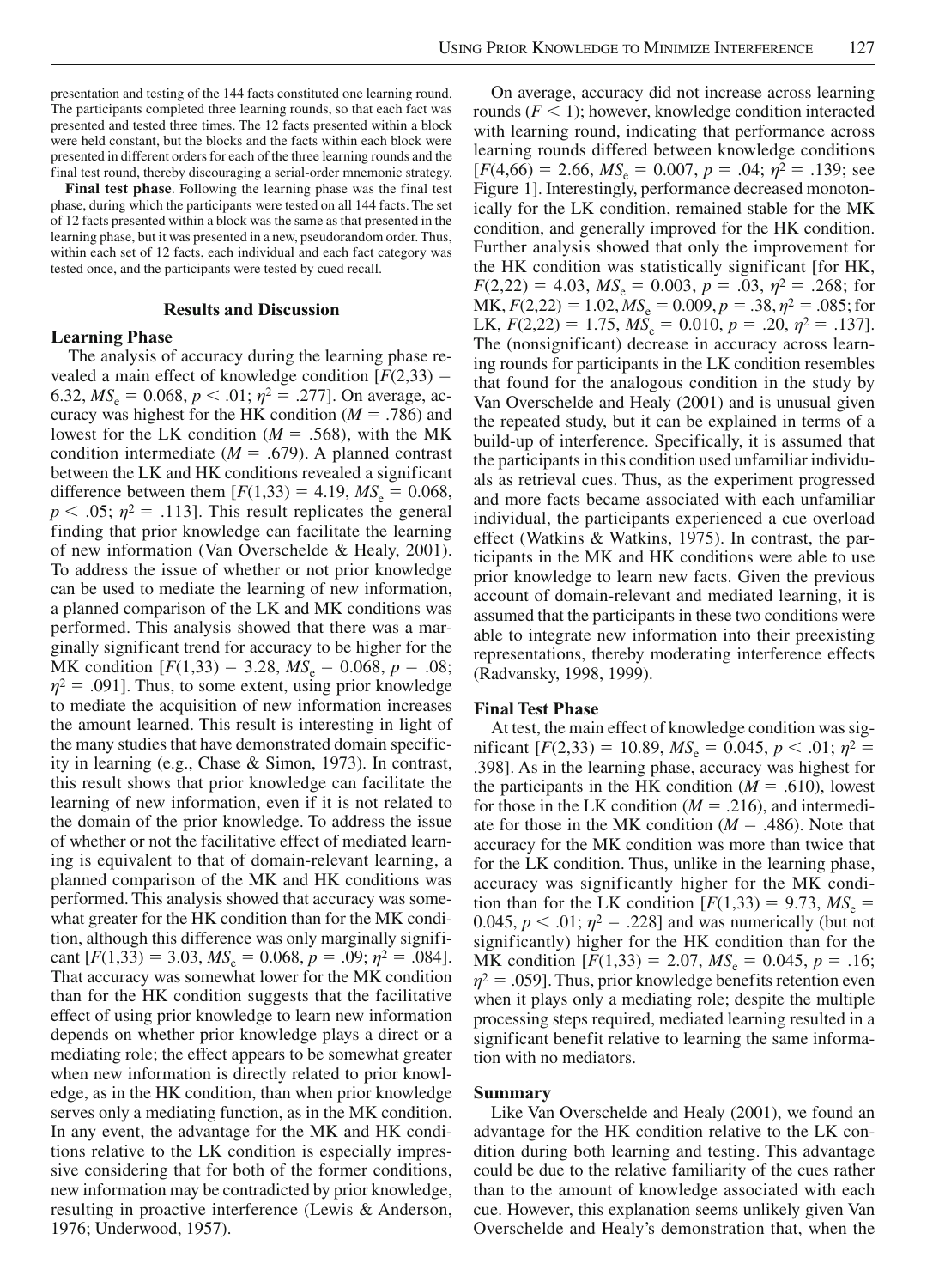

**Figure 1. Proportion correct during the learning phase as a function of learning round and knowledge condition in Experiment 1. Bars indicate standard errors of the mean. HK, high knowledge; MK, mediated knowledge; LK, low knowledge.**

amount of knowledge and frequency of exposure to cues were varied orthogonally, only the amount of knowledge had an impact on learning.

The primary purpose of Experiment 1 was to show that using prior knowledge to mediate the learning of new information improves recall of this information. It was found that mediated learning did confer an advantage, as is evidenced by the advantage for the MK condition relative to the LK condition. During learning, participants in the LK condition showed a (nonsignificant) decline in performance as a function of learning round, whereas those in the MK condition did not show this pattern of interference. Furthermore, during the final test phase of the experiment, participants in the MK condition significantly outperformed those in the LK condition. From previous accounts of mediated learning (e.g., Bellezza, 1986), it is assumed that when the participants in the MK condition were presented with facts to learn about unfamiliar individuals, they used the unfamiliar individuals as cues to activate their representations of the associated familiar individuals. These participants were then able to elaborately encode the items—in other words, to integrate the new facts into the representations of the familiar individuals. Elaborate encoding and integration minimize the negative effects of interference, which is why the MK condition showed less evidence of interference across learning rounds than did the LK condition.

A secondary purpose of the experiment was to make a direct comparison between mediated learning and domainrelevant learning. It was found that there was a somewhat greater advantage for domain-relevant learning during the learning phase, and a numerical (but nonsignificant) advantage during the final test phase. As we stated previously, encoding in mediated learning is thought to involve two processing steps, in which individuals first retrieve the mediator and subsequently associate new information to it (see, e.g., Bellezza, 1986). Thus, the worse performance of the participants in the MK condition might be the result

of failure at either of these steps. More specifically, the participants in the MK condition might have been unable to reliably recall the names of the associated familiar individuals and therefore unable to use their prior knowledge of familiar individuals to aid learning. Alternatively, the participants in the MK condition might have been able to reliably recall the associated familiar individual but unable to consistently associate the new fact with the familiar individual. A third possibility is that the result is a combination of both factors. Whatever the reason may be, because the participants in the MK condition were not always able to use prior knowledge, they showed more interference across learning rounds than did those in the HK condition, presumably reflecting some degree of interference. One way to distinguish between these alternatives would be to extend (1) association training for participants in the MK condition, which would enable them to more reliably recall the names of associated familiar individuals and (2) the presentation time of the facts, which in turn would allow them to elaborately encode the items to be learned. The possibility remains that multistep cognition, as in mediated learning, entails some cost, and that there would still be an advantage for domain-relevant learning.

However, the conclusion that prior knowledge can mediate learning is undermined by the presence of a confounding variable—specifically, name familiarity. The participants in the MK condition, but not those in the LK condition, became familiar with the names of the unfamiliar individuals used in the learning set by virtue of having completed association training. Thus, it is possible that the advantage for the MK condition relative to the LK condition was due to familiarization with the names of the unfamiliar individuals, and that familiarizing the participants in the LK condition with the names of the unfamiliar individuals would eliminate the advantage. The purpose of Experiment 2, then, was to examine mediated learning after controlling for this confounding variable.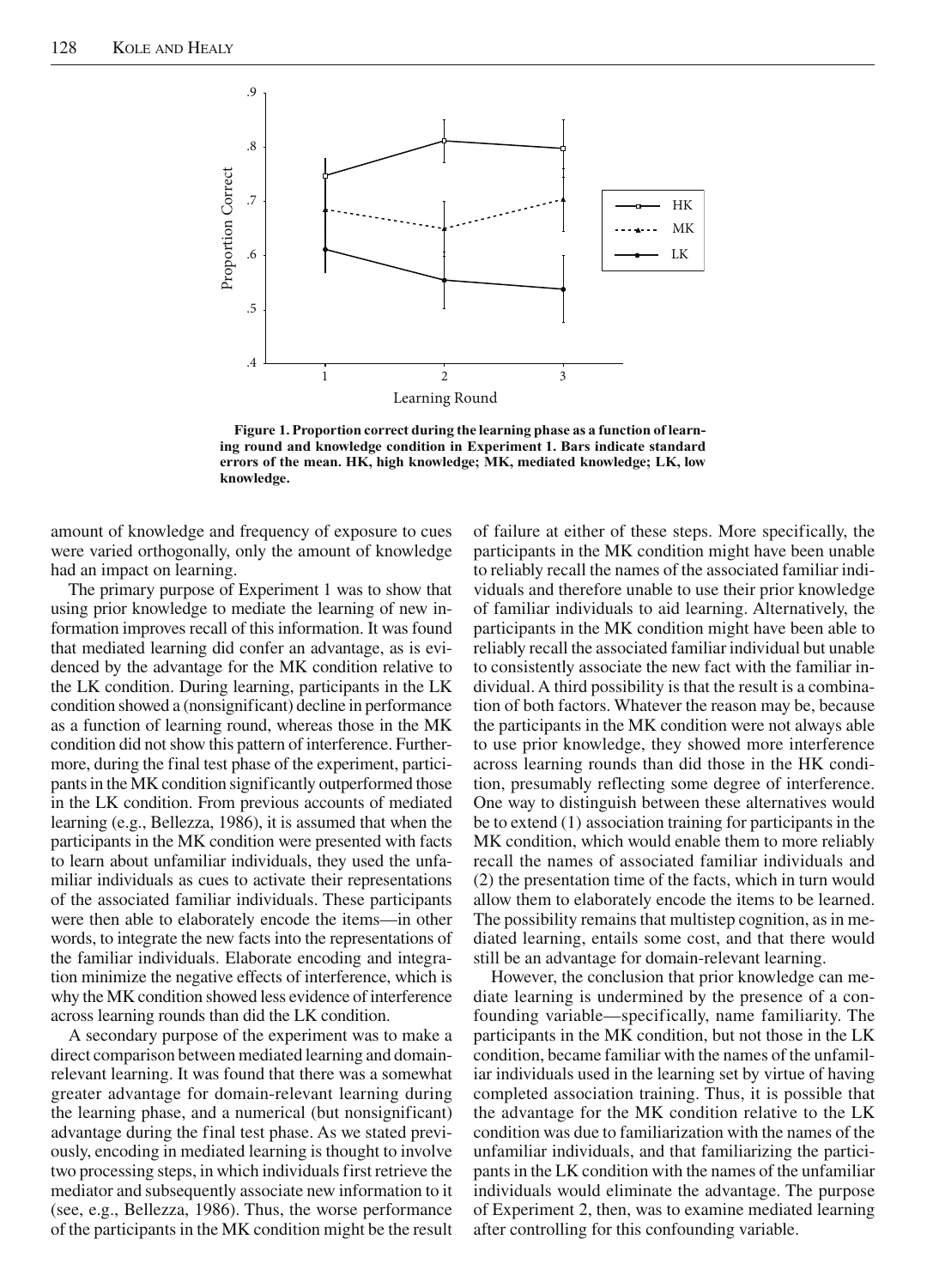# **EXPERIMENT 2**

In this experiment, the between-subjects manipulation of knowledge condition was retained. However, because the critical difference lies between the LK and MK conditions, the HK condition was eliminated. Participants in both the LK and MK conditions completed association training, and the number of association training rounds was fixed. Thus, the two conditions were equated in terms of frequency of exposure to the names of the unfamiliar individuals. If using prior knowledge as a mediator facilitates learning, then the advantage for the MK condition should remain even after correction for the confounding variable.

## **Method**

## **Participants**

Twenty-five introductory psychology students at the University of Colorado participated for course credit; 1 participant was eliminated due to a self-reported learning disability. The remaining 24 participants (12 men and 12 women) were all native English speakers. The participants were assigned to conditions by a fixed rotation based on time of arrival to the experiment.

#### **Design**

The design of Experiment 2 was the same as that of Experiment 1, with two exceptions. First, the between-subjects variable of knowledge condition had only two levels (LK and MK). Second, performance during association training was analyzed in Experiment 2. The design of association training was a  $2 \times 8$  mixed factorial design; the first variable was knowledge condition, and the second variable was association training round (1–8), which was manipulated within subjects. As in Experiment 1, the dependent variable examined was the proportion of correct responses.

#### **Materials**

The set of 144 fabricated facts used in Experiment 1 was again used in Experiment 2 (see Appendix A). In addition, the names of 12 memory researchers, presumably unfamiliar to the participants at the time of the experiment, were used during association training for the LK condition (see Appendix B).

#### **Procedure**

The procedure was the same as in Experiment 1, with the following modifications: After the listing procedure, the participants in both the LK and MK conditions completed association training. As in Experiment 1, those in the MK condition associated the names of 12 familiar individuals with the names of 12 unfamiliar individuals, whereas the participants in the LK condition associated the names of 12 memory researchers with the names of 12 unfamiliar individuals. The number of association training rounds was fixed at eight. Thus, after completing eight rounds of association training, the participants in both conditions continued to the learning phase of the experiment. Before the learning phase, the participants were instructed that, while each fact was being presented, it might help to recall the name of the associated memory researcher (LK condition) or the name of the associated familiar individual (MK condition).

#### **Results and Discussion**

# **Association Training**

On average, the participants in the MK condition correctly recalled a larger proportion of associations (*M* .848) than did the participants in the LK condition  $(M =$ .331)  $[F(1,22) = 64.95, MS_e = 0.198, p < .01; \eta^2 =$ .747]. Across association training rounds, the proportion of correctly recalled associations increased monotonically  $[F(7,154) = 49.70, MS_e = 0.017, p < .01; \eta^2 = .693].$ However, the learning of associations across association

training rounds differed between the two knowledge conditions  $[F(7,154) = 5.51, MS_e = 0.017, p < .01; \eta^2 =$ .200]. For the participants in the LK condition, performance increased monotonically across training rounds, whereas for those in the MK condition performance reached an asymptote, near ceiling-level performance, after the fifth training round (see Figure 2). Subsequent analysis revealed a significant increase across rounds in both the LK condition  $[F(7,77) = 27.90, MS_e = 0.023,$  $p < .01$ ;  $\eta^2 = .717$ ] and the MK condition  $[F(7,77) =$  $27.04, MS_e = 0.012, p < .01; \eta^2 = .711$ .

## **Learning Phase**

During the learning phase, there was a main effect of knowledge condition  $[F(1,22) = 5.52, MS_e = 0.064, p =$ .03;  $\eta^2$  = .201]. On average, accuracy was greater for the MK condition ( $M = .719$ ) than for the LK condition ( $M =$ .579). Thus, as in Experiment 1, using prior knowledge to mediate the learning of new information led to superior performance during the learning phase. Furthermore, this learning advantage is attributable solely to the use of prior knowledge and is not caused by familiarity with the names used in the learning set.

Overall, accuracy did not improve across learning rounds  $[F(2,44) = 1.48, MS_e = 0.010, p = .24; \eta^2 = .063]$ . However, learning round interacted with knowledge condition, indicating that learning patterns differed between the two conditions  $[F(2,44) = 11.71, MS_e = 0.010, p < .01; \eta^2$ .347; see Figure 3]. For the MK condition, accuracy increased over the three learning rounds  $[F(2,22) = 4.04]$ ,  $MS_e = 0.008$ ,  $p = .03$ ;  $\eta^2 = .269$ ], whereas accuracy actually decreased over the three learning rounds for the LK condition  $[F(2,22) = 8.19, MS_e = 0.013, p < .01; \eta^2$ .427] despite the repeated study. Again, this result replicates the finding of negative learning for the participants in the LK condition, as well as the conclusion that using prior knowledge as a mediator minimizes the negative effects of interference.

## **Final Test Phase**

The analysis of the final test phase revealed a main effect of knowledge condition  $[F(1,22) = 8.43, MS_e]$ 0.073,  $p < .01$ ;  $\eta^2 = .28$ ]. As in Experiment 1, accuracy was more than twice as great for the participants in the MK condition  $(M = .514)$  as for those in the LK condition  $(M = .193)$ , again suggesting that mediated learning strongly benefits retention.

## **Summary**

The results of Experiment 2 largely replicate the findings of Experiment 1. Again, it was shown that prior knowledge can effectively mediate learning, as is evidenced by the advantage for the MK condition relative to the LK condition for both the learning and final test phases of the experiment. Thus, the facilitative effect of mediated learning found in Experiment 1 was not caused by familiarity with the names used in the learning set. Rather, this advantage seems to be conferred specifically by the use of prior knowledge and might be described as a reduction in the amount of interference.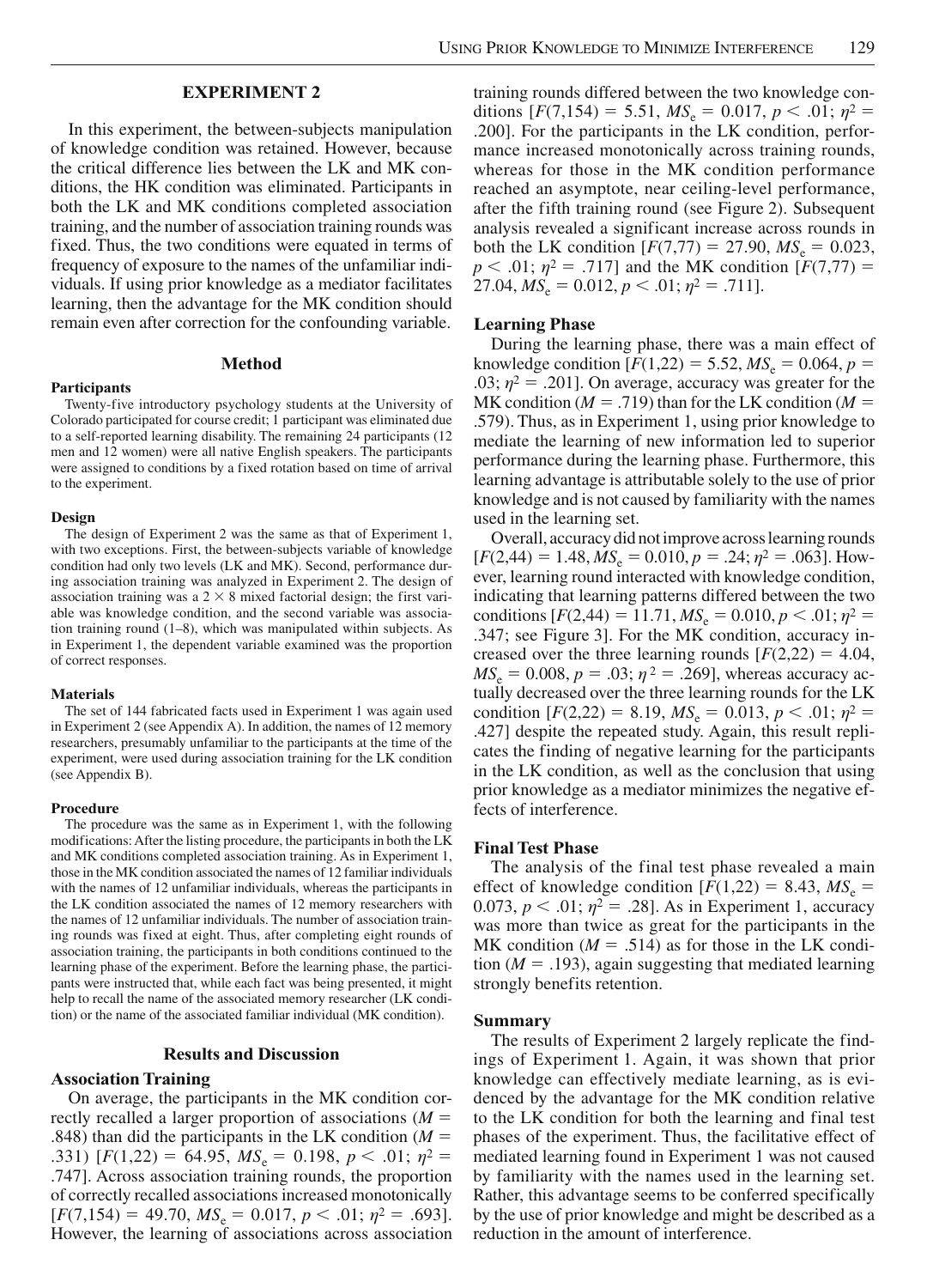

**Figure 2. Proportion correct during association training as a function of training round and knowledge condition in Experiment 2. Bars indicate standard errors of the mean. MK, mediated knowledge; LK, low knowledge.**

# **EXPERIMENT 3**

Experiments 1 and 2 demonstrated that prior knowledge can effectively mediate the learning of domain-irrelevant information. However, in both Experiments 1 and 2 prior knowledge was used to learn information that was conceptually similar to it. In other words, the participants used their knowledge of people to learn about people. The purpose of Experiment 3 was to investigate the flexibility of prior knowledge in mediated learning—that is, to determine whether or not prior knowledge can be used to learn information that is both domain irrelevant *and* conceptually unrelated. Furthermore, if prior knowledge can mediate the learning of conceptually unrelated information, there remains the question of whether or not this facilitative effect is comparable to that obtained when prior knowledge is used to mediate the learning of conceptually similar information.

To examine these issues, the participants in Experiment 3 learned true information about unfamiliar countries or fabricated facts about unfamiliar individuals. Half of the participants in each group were trained to associate the names of well-known individuals with the names of these unfamiliar countries or unfamiliar individuals. The type of test employed during the learning and final test phases was changed to a cued recognition test in order to prevent accuracy from approaching the floor, because the fact category exemplars used in the learning set were presumed to be unfamiliar to the participants. Thus, an additional group of participants was included in order to examine whether or not the results for the HK condition of Experiment 1 generalize to recognition tests. Finding the same effects



**Figure 3. Proportion correct during the learning phase as a function of learning round and knowledge condition in Experiment 2. Bars indicate standard errors of the mean. MK, mediated knowledge; LK, low knowledge.**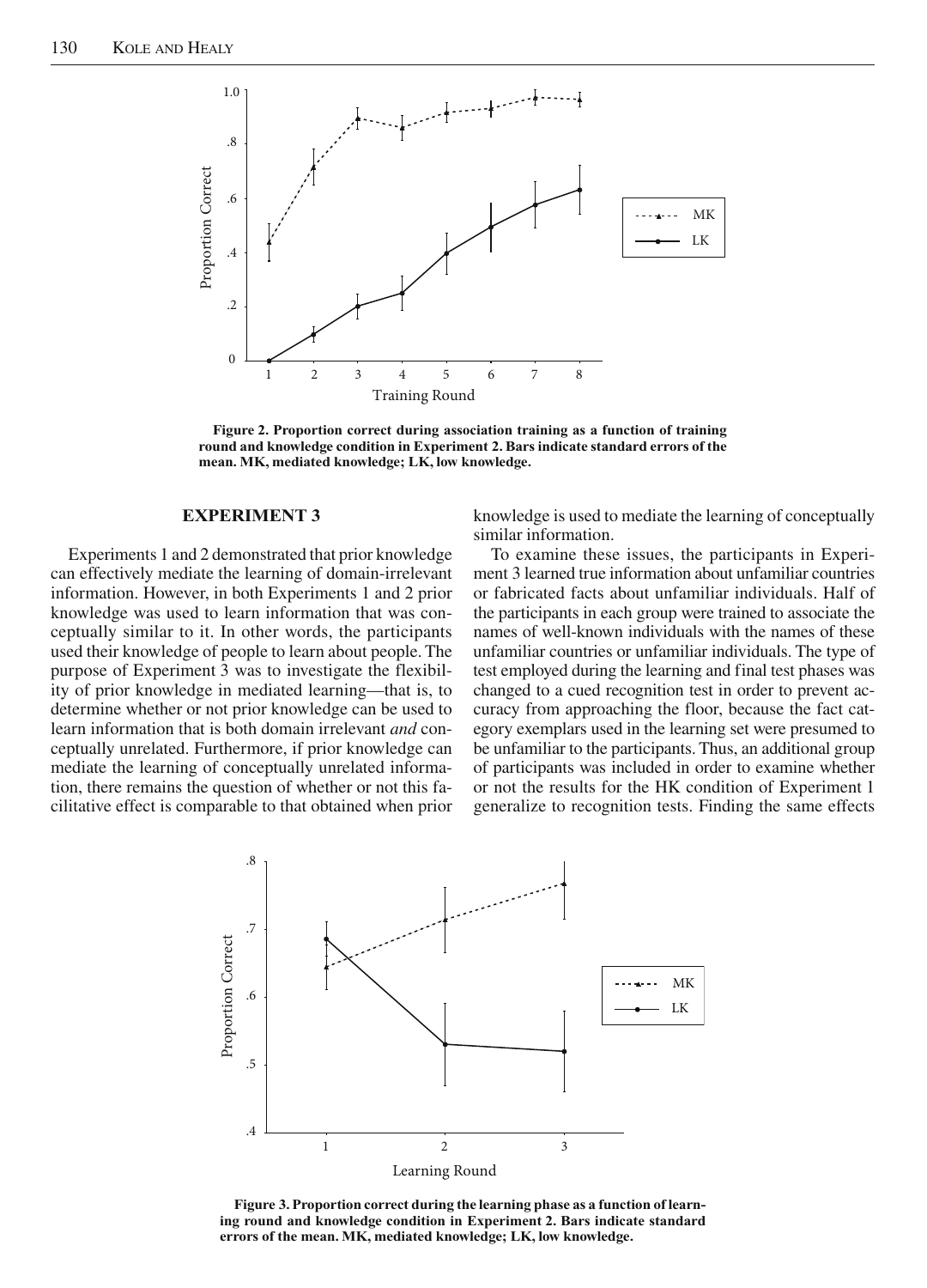with recognition tests would greatly enhance the external validity of the results, especially given the fact that previous studies have shown many different effects for recall and recognition tests (e.g., Long & Prat, 2002). Participants in this HK condition learned fabricated facts about well-known individuals, which allowed for a comparison of domainrelevant and mediated learning on recognition tests.

# **Method**

## **Participants**

Sixty introductory psychology students at the University of Colorado (17 men and 43 women) participated for course credit. All were native English speakers and free of learning disabilities. The participants were assigned to conditions by a fixed rotation based on time of arrival to the experiment.

#### **Design**

Four between-subjects groups were formed by crossing two variables. The first variable was domain; participants in the *country* group learned 12 true facts about each of 12 unfamiliar countries, whereas participants in the *person* group learned 12 fabricated facts about each of 12 unfamiliar individuals. The second variable was knowledge condition. In the LK condition, participants learned facts about unfamiliar countries or unfamiliar individuals, whereas in the MK condition participants learned facts about unfamiliar countries or unfamiliar individuals while associating these countries or individuals with persons well-known to them. In addition to the four groups formed by crossing these two variables, another group was included in Experiment 3. The participants in this group learned 12 fabricated facts about each of 12 well-known individuals; this group was therefore designated the *HK person* group.

The design of association training was a  $2 \times 8$  mixed factorial design, with the between-subjects factor of domain (country vs. person) and the within-subjects factor of association training round (1–8). Association training was limited to those participants in the MK condition and was fixed in length at eight training rounds, as in Experiment 2.

For the learning phase, there were two different designs. The first was a  $2 \times 2 \times 3$  mixed factorial, with the HK person group excluded from analysis. There were two between-subjects factors (domain: country vs. person; knowledge condition: LK vs. MK) and one within-subjects factor (learning round: 1 vs. 2 vs. 3). The corresponding design of the final test phase retained the between-subjects factors of domain and knowledge condition. This design allowed for a comparison of conceptually similar and conceptually unrelated mediated learning.

The second design was a  $3 \times 3$  mixed factorial design, with the country groups excluded from analysis. Thus, there was a between-subjects factor of knowledge condition (LK vs. MK vs. HK) and a within-subjects factor of learning round (1 vs. 2 vs. 3). The corresponding design of the final test phase included only the between-subjects factor of knowledge condition. This design replicated that of Experiment 1 and allowed for a comparison of domain-relevant learning and mediated learning on recognition tests. As in the previous two experiments, accuracy was examined.

#### **Materials**

Two sets of 144 facts were created for use in this experiment. The first set of facts was used for the country groups, in which the participants learned real facts about countries. Unlike in Experiments 1 and 2, the facts associated with a given individual or country were not all unique in that, for 5 of the 12 fact categories, one or two exemplars were used more than once, because true information was employed (see Appendix C for the facts used in Experiment 3). In the first set, each fact was presented as a sentence including country, verb phrase, and fact category exemplar, in that order (e.g., *Rwanda's capital city is Kigali*); 12 facts were associated with each of 12 countries. The names of the 12 countries were selected so as to be relatively unfamiliar to the participants. Each of the 12 verb phrases uniquely identified 1 of the fact categories and was two to four words in length  $(Mdn = 3.00)$ . The fact categories were primarily demographic and geographic characteristics of countries, and the fact category exemplars were each one to three words in length (*Mdn* 1.00). All facts in this set were accurate and drawn from the World Fact-Book (n.d.).

The second set of facts was used for the person groups, in which the participants learned fabricated facts about individuals. As with the first set, each fact was presented as a sentence including person, verb phrase, and fact category exemplar, in that order (e.g., *Gina Ferrall's favorite city is Kigali*); 12 facts were associated with each of 12 individuals. The set of 12 names varied; for the LK and MK conditions, the 12 unfamiliar names used in Experiments 1 and 2 were used again, and in the HK condition the 12 names were those of individuals known to the participant. Each of the 12 verb phrases uniquely identified one of the fact categories and was one to six words in length  $(Mdn = 3.00)$ . The fact categories and exemplars were matched to those used in the country groups. For example, one fact category in the country groups is "capital city," whereas in the person groups the corresponding fact category is relabeled as "favorite city." Thus, the same set of fact category exemplars was used for both the country and person groups, although they fell under different fact categories.

#### **Procedure**

**Pretest/listing procedure/association training**. For participants in the country groups, the experiment began with a pretest to assess their prior knowledge of the facts used in the learning set. Each participant in these two groups was provided with a sheet of paper containing a  $13 \times 13$  matrix. On the left side of the matrix, the names of the 12 countries used in the learning set were listed vertically, and across the top of the matrix, the names of the 12 fact categories were listed horizontally. The participants were instructed to fill out the matrix to the best of their ability. After the pretest, the participants in the country groups advanced to the listing procedure. The participants in the person groups skipped the pretest; instead, for them the experiment began with the listing procedure. As in Experiments 1 and 2, during the listing procedure the participants in each of the five groups listed the names (first and last) of 12 individuals (6 female, 6 male) with whom they were acquainted. After the listing procedure, the participants in the MK condition only completed association training. In the MK person group, the participants were trained to associate the names of the 12 individuals they had listed with the names of the 12 unfamiliar individuals used in the learning set, matched for gender. In the MK country group, the participants were trained to associate the names of the 12 individuals they had listed with the names of the 12 countries used in the learning set. Association training proceeded as in Experiment 2, with the number of association training rounds fixed at eight. After association training, the participants in the MK condition proceeded to the learning phase. The participants in the other three groups (LK country, LK person, and HK person) did not complete association training; after the listing procedure, the participants in these three groups began the learning phase.

**Learning phase**. The learning phase was the same as in Experiments 1 and 2, with two exceptions. First, before starting the learning phase, all the participants were provided with a list containing all fact category exemplars, organized by fact category and arranged in alphabetical order. The participants were told that they could refer to the sheet when being tested, and thus the tests were changed to cued recognition tests. Second, each fact was displayed for 3.5 sec (instead of 3 sec), and the participants were given 12 sec (instead of 8 sec) to respond before the program automatically advanced to the next question. The former timing change was made because the fact category exemplars were less familiar than those used in Experiments 1 and 2, and the latter timing change was made to allow the participants sufficient time to refer to the list of fact category exemplars before the program automatically advanced. The participants in the MK condition received the extra instruction that while each fact was being presented, they were to recall the familiar name associated with the individual (person group) or country (country group).

**Final test phase**. The final test phase was the same as in Experiments 1 and 2, except that the test was changed to a cued recognition test and the participants were allowed 12 sec to respond before the program automatically advanced to the next question, as was the case during the learning phase.

# **Results and Discussion**

#### **Pretest**

The analysis of the proportion of correct items on the pretest was restricted to the two country groups. This analysis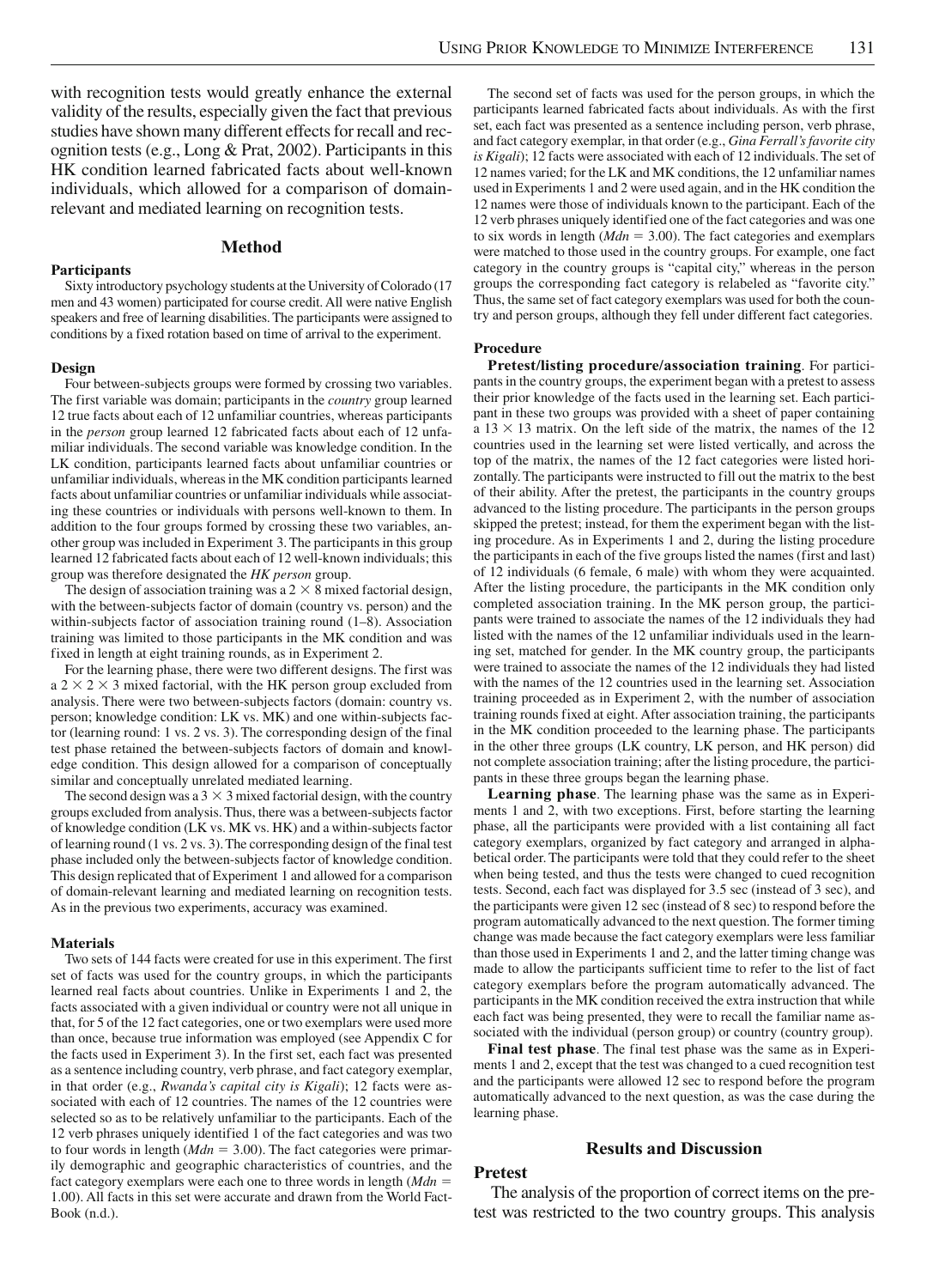revealed no significant difference between the proportions of facts known before the experiment in the LK condition (*M* .014) and in the MK condition  $(M = .017)$   $(F < 1)$ . In both cases, fewer than 2% of the facts were known in advance.

# **Association Training**

The analysis of the proportion of associations correctly recalled during association training was restricted to the MK condition. There was a main effect of training round  $[F(7,154) = 40.69, MS_e = 0.008, p < .01; \eta^2 = .649],$ with accuracy improving across the first three training rounds and reaching ceiling-level performance in both groups after the fourth training round (.660, .854, .924, .955, 1.000, .997, 1.000, and 1.000 for Rounds 1–8, respectively).

# **Analyses From Which the HK Person Group Was Excluded**

**Learning phase**. The analysis of accuracy during the learning phase revealed a main effect of knowledge condition  $[F(1,44) = 14.18, MS_e = 0.058, p < .01; \eta^2 = .243]$ . Overall, accuracy was greater for the MK condition (*M*  .820) than for the LK condition  $(M = .668)$ ; thus, there was a general facilitative effect of mediated learning. In addition, accuracy was slightly higher for the country groups ( $M = .780$ ) than for the person groups ( $M = .707$ ), but the effect of domain did not reach standard levels of significance  $[F(1,44) = 3.30, MS_e = 0.058, p = .08; \eta^2 =$ .069]. However, knowledge condition and domain interacted, reflecting the fact that the effectiveness of mediated learning depended on domain  $[F(1,44) = 7.04, MS_e]$ 0.058,  $p = .01$ ;  $\eta^2 = .137$ ] (see Figure 4). This interaction arises because there was a greater positive effect of mediated learning in the person domain than in the country domain, which suggests that mediated learning is more effective when prior knowledge is conceptually similar to new information. The result makes intuitive sense; it seems likely that it is more difficult to associate new information to prior knowledge when the two are conceptually different than when they are conceptually similar. An alternative interpretation of the interaction is that it is driven by the fact that the performance of the LK country group was unusually good. However, it seems to be the case that certain facts were easier to learn for the country groups than for the person groups. For example, one fact to be learned in the country domain is that Bahrain's most prevalent ethnic group is Bahraini, whereas in the person domain, the equivalent fact was that Yvette Freeman's ethnicity is Bahraini. The relatively easier task of learning these types of items in the country group also explains the numerical advantage for country groups (although the main effect of domain was not statistically significant). However, assuming that the LK and MK country groups benefited to the same extent, then the interaction still implies that conceptually similar mediated learning confers a larger benefit than does conceptually unrelated mediated learning. Additional analyses showed that the difference between the LK and MK conditions, or the effect of mediated learning, was significant in the person domain



**Figure 4. Proportion correct during the learning phase as a function of knowledge condition and domain in Experiment 3. The HK person group was excluded from the analysis. Bars indicate standard errors of the mean. MK, mediated knowledge; LK, low knowledge.**

 $[F(1,44) = 20.60, MS_e = 0.058, p < .01; \eta^2 = .319]$  but not in the country domain  $(F < 1)$ .

On average, there was a trend for performance to decrease across learning rounds  $[Ms = .768, .741, \text{ and } .723]$ for Rounds 1–3, respectively;  $F(2,88) = 2.84$ ,  $MS_e =$ 0.009,  $p = .06$ ;  $\eta^2 = .060$ ]. However, an interaction between knowledge condition and learning round  $[F(2,88)] =$ 4.10,  $MS_e = 0.009$ ,  $p = .02$ ;  $\eta^2 = .085$ ] showed that accuracy decreased across learning rounds only in the LK condition  $[F(2,44) = 5.39, MS_e = 0.011, p < .01; \eta^2 = .197]$ ; performance remained stable across learning rounds in the MK condition  $(F < 1)$  (see Figure 5). This pattern is similar to that obtained in Experiments 1 and 2 and is again interpreted as evidence that using prior knowledge as a mediator moderates the negative effects of interference.

**Final test phase**. At test, there was a main effect of knowledge condition  $[F(1,44) = 33.74, MS_e = 0.040,$  $p < .01$ ;  $\eta^2 = .434$ ] as well as a main effect of domain  $[F(1,44) = 4.23, MS_e = 0.040, p < .05; \eta^2 = .087]$ . These main effects arose because performance was more than twice as high for the MK condition  $(M = .643)$  as for the LK condition ( $M = .308$ ), reflecting a strong beneficial effect of mediated learning, and performance was better for the country groups ( $M = .535$ ) than for the person groups  $(M = .416)$ , perhaps because some items were easier to learn in the country groups. The interaction between knowledge condition and domain was not significant  $[F(1,44) =$ 1.19,  $MS_e = 0.040$ ,  $p = .28$ ;  $\eta^2 = .026$ ]. Additional analyses showed that the advantage for the MK condition relative to the LK condition was significant in both the person domain  $[F(1,44) = 23.79, MS_e = 0.040, p < .01; \eta^2$ .351] and the country domain  $[F(1,44) = 11.12, MS_e =$ 0.040,  $p < .01$ ;  $\eta^2 = .202$ ] (see Figure 6). This result suggests that conceptually unrelated mediated learning can be used to benefit memory for new information.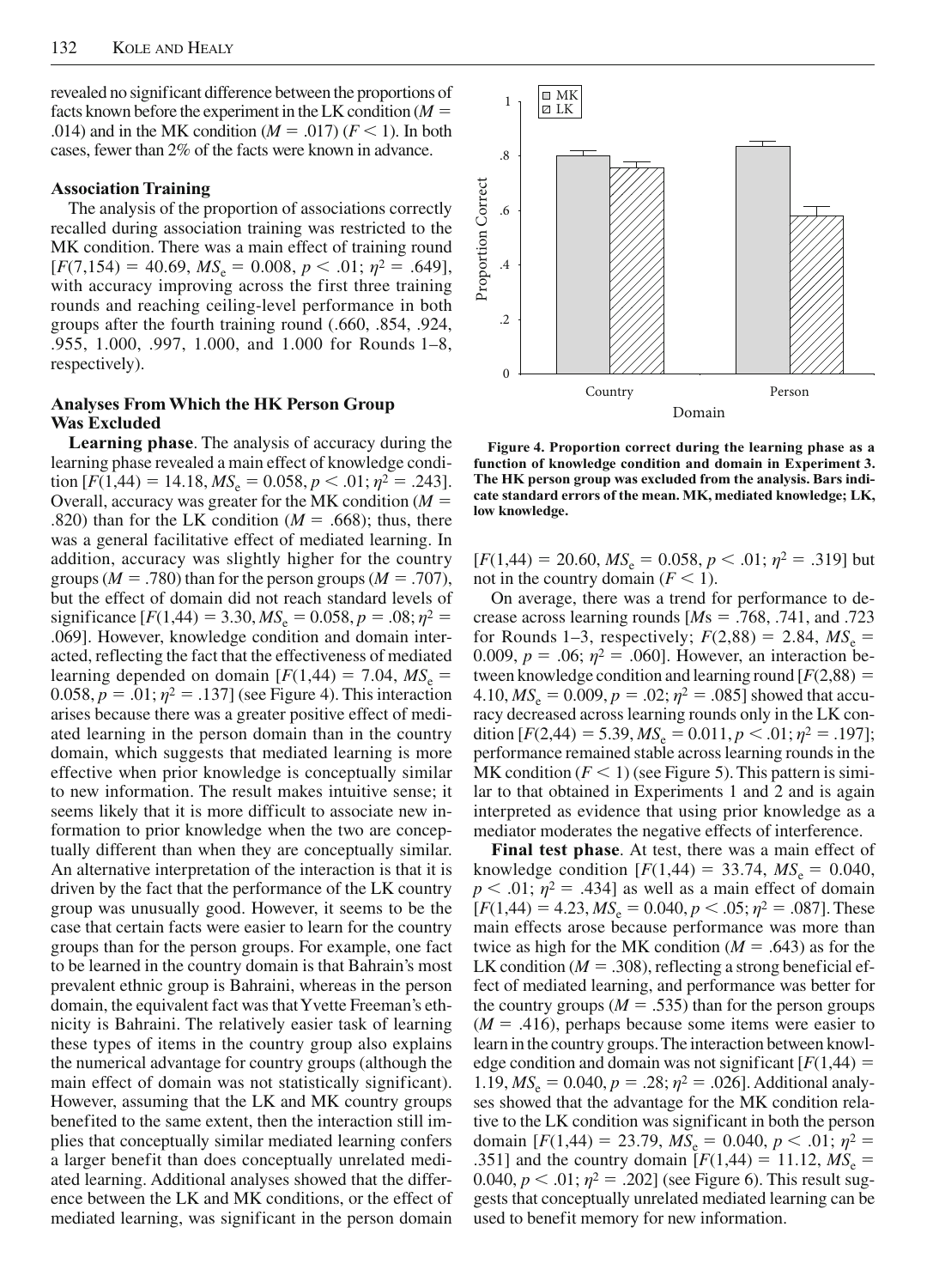

**Figure 5. Proportion correct during the learning phase as a function of learning round and knowledge condition in Experiment 3. The HK person group was excluded from the analysis. Bars indicate standard errors of the mean. MK, mediated knowledge; LK, low knowledge.**

# **Analyses From Which the Country Groups Were Excluded**

**Learning phase**. During learning, there was a main effect of knowledge condition  $[F(2,33) = 13.15, MS_e =$ 0.057,  $p < .01$ ;  $\eta^2 = .443$ ], with accuracy similar for the MK ( $M = .836$ ) and HK ( $M = .821$ ) conditions but lower for the LK  $(M = .579)$  condition. Planned comparisons showed that the difference between the LK and MK conditions was significant  $[F(1,33) = 20.94, MS_e = 0.057,$  $p < .01$ ;  $\eta^2 = .388$ ]. Thus, the facilitative effect of mediated learning replicates on recognition tests. Perhaps more interestingly, a second planned comparison of the



**Figure 6. Proportion correct during the final test phase as a function of knowledge condition and domain in Experiment 3. The HK person group was excluded from the analysis. Bars indicate standard errors of the mean. MK, mediated knowledge; LK, low knowledge.**

MK and HK conditions revealed no significant difference  $(F < 1)$ ; accuracy was actually numerically greater in the MK condition than in the HK condition. This result does suggest that mediated and domain-relevant learning *can* confer equivalent benefits when testing is done by recognition, but not that this is always the case. It was suggested in Experiment 1 that extending association training and increasing the presentation time of facts might eliminate the difference between the MK and HK conditions. In this experiment, the participants in the MK condition were at or near ceiling-level performance for approximately four training rounds during association training, and fact presentation time was increased by 0.5 sec. Consequently, performance in the MK condition was at least as good as that in the HK condition during learning.

This analysis also revealed a main effect of learning round  $[F(2,66) = 3.76, MS_e = 0.009, p = .03; \eta^2 = .102]$ , with accuracy decreasing across the first two learning rounds (*M* .779, .723, and .734 for Rounds 1–3, respectively). Knowledge condition interacted with learning round  $[F(4,66) =$ 3.19,  $MS_e = 0.009$ ,  $p = .02$ ;  $\eta^2 = .162$ ]. Across learning rounds, performance remained relatively level for the MK condition  $(F < 1)$  and the HK condition  $[F(2,22) = 3.02]$ ,  $MS_e = 0.004$ ,  $p = .07$ ;  $\eta^2 = .321$ ]; however, accuracy decreased across learning rounds for the LK condition  $[F(2,22) = 5.21, MS_e = 0.015, p = .01; \eta^2 = .215]$  (see Figure 7). This interaction again supports the conclusion that prior knowledge moderates the effects of interference.

**Final test phase**. At test, there was a main effect of knowledge condition  $[F(2,33) = 12.13, MS_e = 0.050,$  $p < .01$ ;  $\eta^2 = .424$ ]. As in the learning phase, accuracy was as high for the MK condition  $(M = .615)$  as for the HK condition ( $M = .599$ ) but less than half as high for the LK condition  $(M = .217)$ . Planned comparisons showed that accuracy was significantly greater for the MK condition than for the LK condition  $[F(1,33) = 18.73, MS_e =$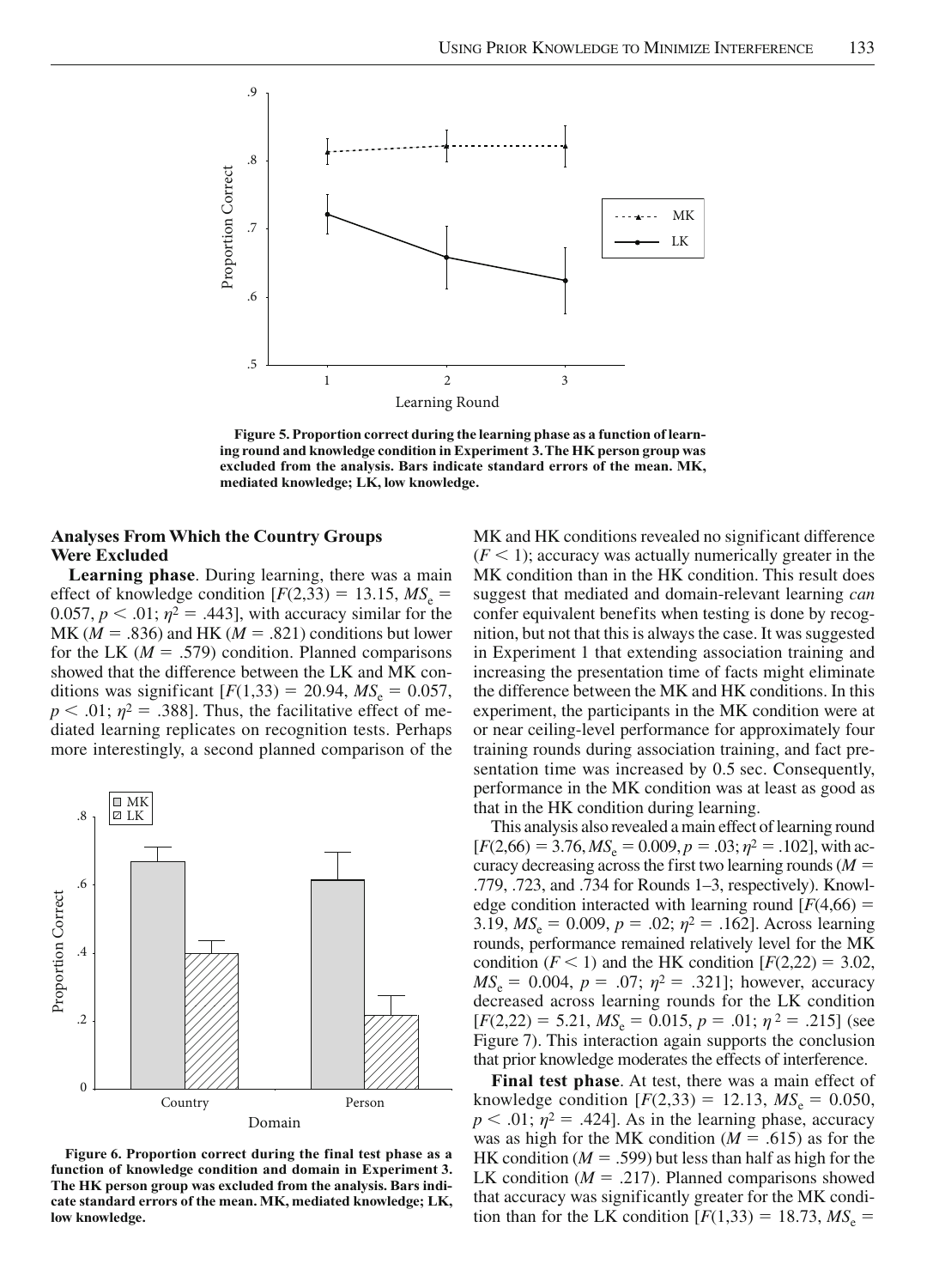0.050,  $p < .01$ ;  $\eta^2 = .362$ ] and numerically (but not significantly) greater for the MK condition than for the HK condition  $(F < 1)$ .

# **Summary**

Experiment 3 was conducted to assess whether or not prior knowledge can mediate the learning of facts that are both domain irrelevant and conceptually unrelated to prior knowledge and, if so, whether or not this effect is equivalent to that obtained when prior knowledge mediates the learning of facts that are just domain irrelevant. To that end, the participants in this experiment learned facts about unfamiliar countries or facts about unfamiliar individuals, with half of the participants in each group associating the countries or individuals with familiar individuals. During the learning phase, it was shown that the advantage for the MK condition was significantly greater in the person group than in the country group. Furthermore, in the person domain there was a significant advantage for the MK condition, whereas in the country domain the advantage for the MK condition was nonsignificant. However, during the final test phase the advantage for the MK condition was significant in both the person domain and the country domain. These results suggest that prior knowledge can indeed mediate the learning of conceptually unrelated information. In addition, both unrelated and related prior knowledge were shown to reduce interference during learning.

In Experiment 3, the participants were tested with a cued recognition test, and so an additional group of participants was included to examine whether or not the results of the previous two experiments would replicate on recognition tests. During both the learning and final test phases of the experiment, an advantage was found for the MK condition relative to the LK condition, and the MK condition showed less evidence of interference across learning rounds. These results are similar to those of Experiments 1 and 2. The second key issue was whether or not the difference between the

MK and HK conditions found in Experiment 1 would also replicate with recognition tests. In this experiment, there was no difference between the two conditions during the learning and final test phases, and both conditions seemed equally resistant to the effects of interference during the learning phase. Thus, at least on recognition tests, mediated learning can be as effective as domain-relevant learning.

# **GENERAL DISCUSSION**

The primary objective of this study was to systematically examine the extent to which prior knowledge can be used to mediate the learning of new information in a situation involving the learning of a large amount of information. Previous research (Van Overschelde & Healy, 2001) has shown that in such situations learning actually declines across successive study–test trials, presumably because of the large buildup of interference in that situation. The present study demonstrates that this interference can be overcome through the use of prior knowledge, regardless of whether the prior knowledge plays a direct or only a mediating role and despite the fact that the new information may contradict or be inconsistent with the prior knowledge. In each of the three experiments in this study, a group of participants used their prior knowledge of familiar individuals to mediate the learning of facts about unfamiliar individuals or unfamiliar countries. In each experiment, it was shown that the use of prior knowledge as a mediating device more than doubled the test performance level for this new information. Moreover, in each experiment the MK condition showed less evidence of interference across learning rounds. The results clearly indicate that prior knowledge may effectively be used as a mediator and is consistent with prior research demonstrating the memorial benefits of mediated learning.

It would seem difficult to explain these results in terms of a propositional network account (see, e.g., Anderson, 1983). Although this account has not previously been ap-



**Figure 7. Proportion correct during the learning phase as a function of learning round and knowledge condition in Experiment 3. The country groups were excluded from the analysis. Bars indicate standard errors of the mean. HK, high knowledge; MK, mediated knowledge; LK, low knowledge.**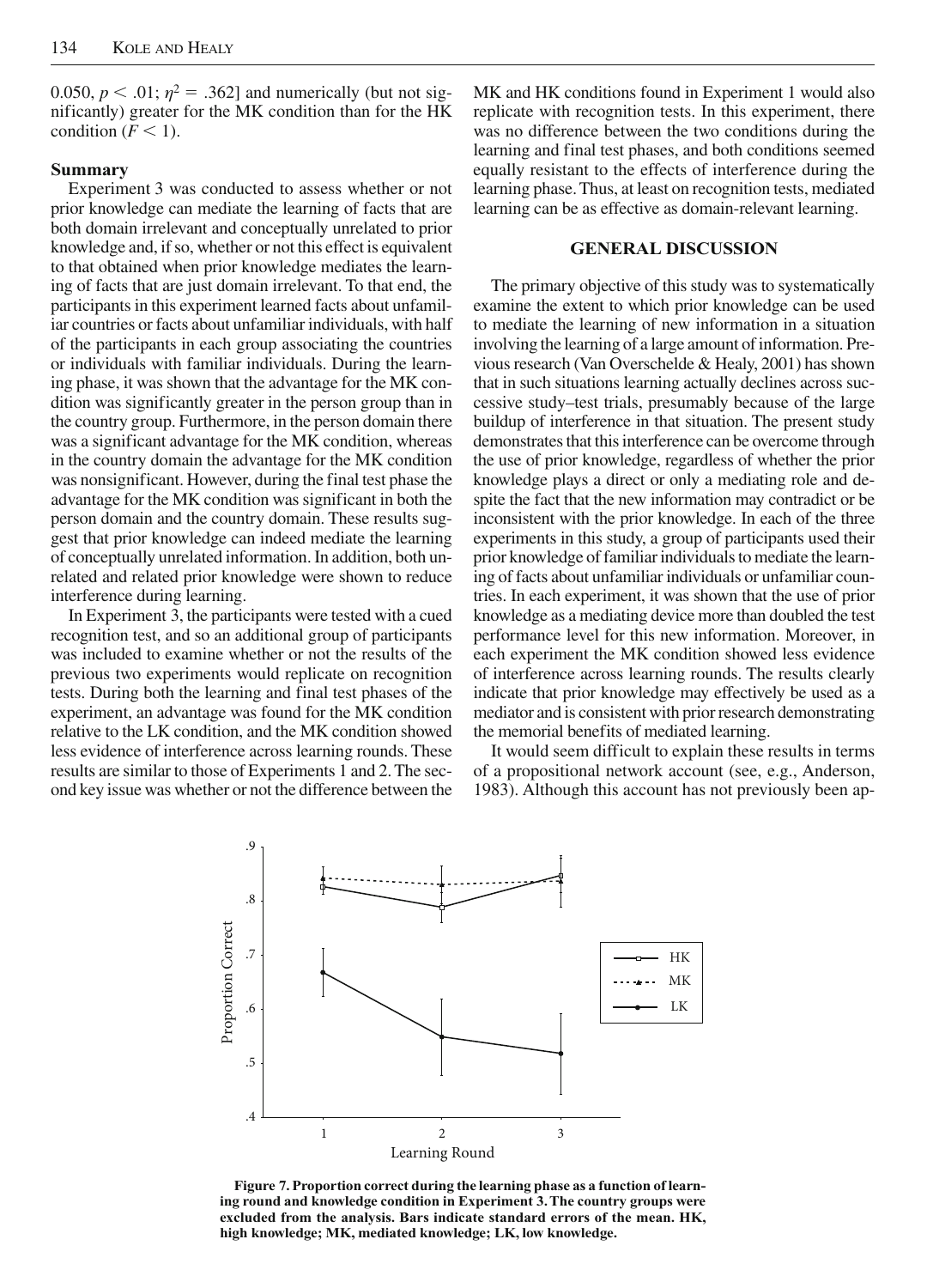plied to learning but, rather, has been focused on retrieval, it would seem more consistent with the empirical prediction that prior knowledge would interfere with learning new facts, especially when those facts are inconsistent with the prior knowledge (see, e.g., Lewis & Anderson, 1976). On the other hand, these results do seem consistent with the mental model approach, which emphasizes the facilitating effects of integrated representations (see, e.g., Radvansky & Zacks, 1991). Prior knowledge about wellknown individuals can be viewed as integrated representations ("person models"; see, e.g., Park, 1986), and the new facts learned can be incorporated within these integrated representations, thereby minimizing interference both from other facts learned about the same individuals and from similar facts learned about other individuals.

The second objective of the study was to directly compare mediated learning to domain-relevant learning. In Experiment 1, this was achieved by comparing two groups of participants, with one group learning facts about familiar individuals and the other group using their prior knowledge of familiar individuals to learn facts about unfamiliar individuals. During the learning and final test phases, there was at least a numerical difference between the HK and MK conditions, with accuracy greater for the HK condition. This finding suggests that mediated learning is not as effective as domain-relevant learning. It was also suggested that the lower performance of the participants in the MK condition was the result of a failure to consistently recall the associated familiar name, in which case prior knowledge could not be used as a mediator. There is evidence supporting this possibility in Experiment 3, which provided more association training and extended the presentation time of the facts. There was no disadvantage for the MK condition relative to the HK condition in that experiment.

Additional purposes of this study were to demonstrate that prior knowledge may be used to mediate the learning of conceptually unrelated information, and also to compare this effect to that obtained when prior knowledge is used to mediate the learning of conceptually similar information. This issue was addressed in Experiment 3, in which the participants used their knowledge of familiar individuals to learn about countries or other individuals. It was found that only during the learning phase, and not during the crucial test phase, was there a greater advantage when the participants used prior knowledge to learn conceptually similar information. In the final test phase, there was a significant advantage for mediated learning even when the subject of prior knowledge was not conceptually similar to the new information.

The present study has practical implications for education. The results of each experiment demonstrate that a simple and fast technique, such as associating information to be learned with preexisting knowledge, can strongly improve learning in situations requiring the acquisition of large amounts of information. Individuals need not be experts within a domain to benefit from their prior knowledge, and the relationship between new and previous knowledge can be arbitrary, with little similarity between the two.

#### **AUTHOR NOTE**

This research was supported in part by Army Research Institute Contract DASW01-03-0002 to the University of Colorado. We are indebted to Lyle Bourne, Tim Curran, and Jim Van Overschelde for helpful comments about this research, and to Kenneth Malmberg, Robert Crutcher, and Gabriel Radvansky for helpful comments concerning an earlier version of this article. Portions of this research were presented at the 45th Annual Meeting of the Psychonomic Society, Minneapolis, in November 2004. Correspondence concerning this article should be addressed to J. A. Kole, Department of Psychology, 345 UCB, Muenzinger Building, University of Colorado, Boulder, CO 80309-0345 (e-mail: kole@psych.colorado.edu).

#### **REFERENCES**

- ADAMS, J. A., & MCINTYRE, J. S. (1967). Natural language mediation and all-or-none learning. *Canadian Journal of Psychology*, **21**, 436-449.
- ANDERSON, J. R. (1974). Retrieval of propositional information from long-term memory. *Cognitive Psychology*, **6**, 451-474.
- Anderson, J. R. (1983). *The architecture of cognition*. Hillsdale, NJ: Erlbaum.
- BELLEZZA, F. S. (1986). Mental cues and verbal reports in learning. In G. H. Bower (Ed.), *The psychology of learning and motivation* (Vol. 20, pp. 237-273). New York: Academic Press.
- BELLEZZA, F. S., & BUCK, D. K. (1988). Expert knowledge as mnemonic cues. *Applied Cognitive Psychology*, **2**, 147-162.
- BELLEZZA, F. S., & POPLAWSKY, A. J. (1974). The function of oneword mediators in the recall of word pairs. *Memory & Cognition*, **2**, 447-452.
- Chase, W. G., & Simon, H. A. (1973). Perception in chess. *Cognitive Psychology*, **4**, 55-81.
- Crutcher, R. J., & Ericsson, K. A. (2000). The role of mediators in memory retrieval as a function of practice: Controlled mediation to direct access. *Journal of Experimental Psychology: Learning, Memory, & Cognition*, **26**, 1297-1317.
- HAYES-ROTH, B. (1977). Evolution of cognitive structures and processes. *Psychological Review*, **84**, 260-278.
- JOHNSON-LAIRD, P. N. (1983). *Mental models: Towards a cognitive science of language, inference, and consciousness*. Cambridge, MA: Harvard University Press.
- Lewis, C. H., & Anderson, J. R. (1976). Interference with real world knowledge. *Cognitive Psychology*, **8**, 311-335.
- Long, D. L., & Prat, C. S. (2002). Memory for *Star Trek*: The role of prior knowledge in recognition revisited. *Journal of Experimental Psychology: Learning, Memory, & Cognition*, **28**, 1073-1082.
- Morris, P. E., Gruneberg, M. M., Sykes, R. N., & Merrick, A. (1981). Football knowledge and the acquisition of new results. *British Journal of Psychology*, **72**, 479-483.
- Park, B. (1986). A method for studying the development of impressions of real people. *Journal of Personality & Social Psychology*, **51**, 907-917.
- Radvansky, G. A. (1998). The organization of information retrieved from situation models. *Psychonomic Bulletin & Review*, **5**, 283-289.
- Radvansky, G. A. (1999). The fan effect: A tale of two theories. *Journal of Experimental Psychology: General*, **128**, 198-206.
- Radvansky, G. A. (2005). Situation models, propositions, and the fan effect. *Psychonomic Bulletin & Review*, **12**, 478-483.
- Radvansky, G. A., & Zacks, R. T. (1991). Mental models and the fan effect. *Journal of Experimental Psychology: Learning, Memory, & Cognition*, **17**, 940-953.
- RICHARDSON, J. T. E. (1998). The availability and effectiveness of reported mediators in associative learning: A historical review and an experimental investigation. *Psychonomic Bulletin & Review*, **5**, 597-614.
- ROEDIGER, H. L., III (1980). The effectiveness of four mnemonics in ordering recall. *Journal of Experimental Psychology: Human Learning & Memory*, **6**, 558-567.
- Ross, J., & Lawrence, K. A. (1968). Some observations on memory artifice. *Psychonomic Science*, **13**, 107-108.
- SMITH, E. E., ADAMS, N. E., & SCHORR, D. (1978). Fact retrieval and the paradox of interference. *Cognitive Psychology*, **10**, 438-464.
- Sohn, M.-H., Anderson, J. R., Reder, L. M., & Goode, A. (2004).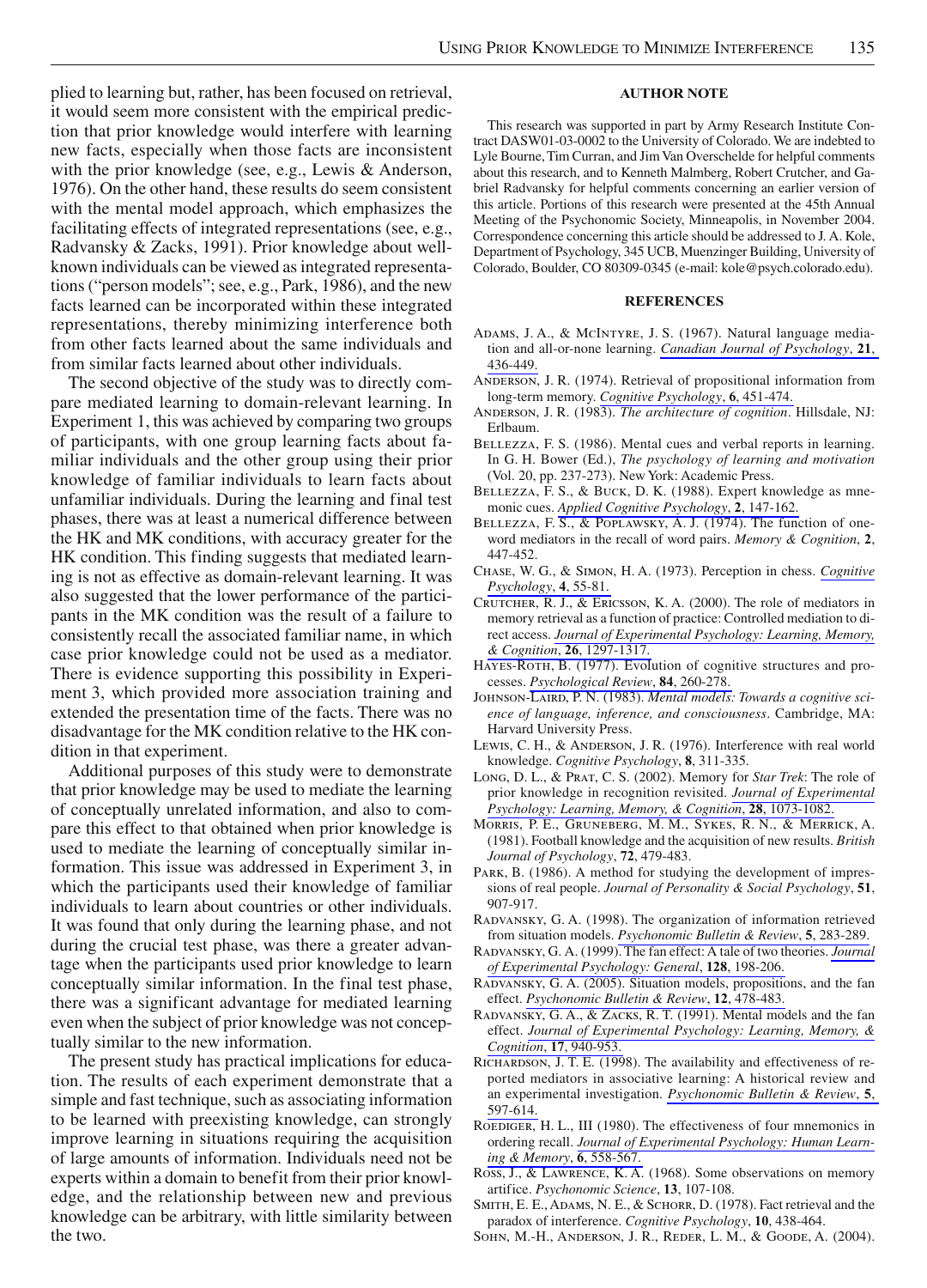Differential fan effect and attentional focus. *Psychonomic Bulletin & Review*, **11**, 729-734.

UNDERWOOD, B. J. (1957). Interference and forgetting. *Psychological Review*, **64**, 49-60.

van Dijk, T. A., & Kintsch, W. (1983). *Strategies in discourse comprehension*. New York: Academic Press.

VAN OVERSCHELDE, J. P., & HEALY, A. F. (2001). Learning of nondomain

facts in high- and low-knowledge domains. *Journal of Experimental Psychology: Learning, Memory, & Cognition*, **27**, 1160-1171.

WATKINS, O. C., & WATKINS, M. J. (1975). Buildup of proactive inhibition as a cue-overload effect. *Journal of Experimental Psychology: Human Learning & Memory*, **1**, 442-452.

*World FactBook* (n.d.). Retrieved August 2003 from www.cia.gov/cia/ publications/factbook/.

| <b>APPENDIXA</b><br>Facts Used in Experiment 1, by Name and Fact Category                                                |                                                                                                                           |                                     |                                                                                                     |                                                                          |                                                                                                                 |                                                                              |                                                                                                            |                                                                        |
|--------------------------------------------------------------------------------------------------------------------------|---------------------------------------------------------------------------------------------------------------------------|-------------------------------------|-----------------------------------------------------------------------------------------------------|--------------------------------------------------------------------------|-----------------------------------------------------------------------------------------------------------------|------------------------------------------------------------------------------|------------------------------------------------------------------------------------------------------------|------------------------------------------------------------------------|
|                                                                                                                          |                                                                                                                           |                                     |                                                                                                     |                                                                          |                                                                                                                 |                                                                              |                                                                                                            |                                                                        |
| Names                                                                                                                    |                                                                                                                           | Verb<br>Phrases                     |                                                                                                     | Astrological<br>Signs                                                    |                                                                                                                 | Authors                                                                      |                                                                                                            | Cars                                                                   |
| B. J. Crosby<br>Barbara Fontana<br>Brian Burke<br>Gina Ferrall<br><b>Kent Steffes</b><br>Linda Hanley<br>Michael Siberry | astrological sign is<br>likes books by<br>drives a<br>collects<br>has a pet<br>drinks<br>likes to eat                     |                                     |                                                                                                     | Scorpio<br>Libra<br>Aries<br>Sagittarius<br>Aquarius<br>Cancer<br>Taurus |                                                                                                                 | Faulkner<br>King<br>Steinbeck<br>Poe<br>Voltaire<br>Hemingway<br>Shakespeare |                                                                                                            | Honda<br>Nissan<br>Saab<br>Cadillac<br>Porsche<br><b>BMW</b><br>Toyota |
| Mike Whitmarsh<br>Nancy Reno                                                                                             | likes the month of<br>watched the movie                                                                                   |                                     |                                                                                                     | Pisces<br>Virgo                                                          |                                                                                                                 | Dante<br>Austen                                                              |                                                                                                            | Chevy<br>VW                                                            |
| Roberto Lopez                                                                                                            | listens to                                                                                                                |                                     |                                                                                                     | Leo                                                                      |                                                                                                                 | Salinger                                                                     |                                                                                                            | Ford                                                                   |
| Stephanie Bennet<br><b>Yvette Freeman</b>                                                                                | likes to play<br>watches the TV show                                                                                      |                                     |                                                                                                     | Gemini                                                                   |                                                                                                                 | Koontz<br>Grisham                                                            |                                                                                                            | <b>Mercedes</b>                                                        |
|                                                                                                                          |                                                                                                                           |                                     |                                                                                                     | Capricorn                                                                |                                                                                                                 |                                                                              |                                                                                                            | Jeep                                                                   |
| Collectibles                                                                                                             | Dogs                                                                                                                      |                                     | Drinks                                                                                              |                                                                          | Foods                                                                                                           |                                                                              | Months                                                                                                     |                                                                        |
| antiques<br>dolls<br>pictures<br>spoons<br>shoes<br>books<br>cars<br>stamps<br>cards<br>money<br>coins                   | spaniel<br>retriever<br>dachshund<br>bulldog<br>labrador<br>collie<br>rottweiler<br>poodle<br>mutt<br>dalmation<br>huskie |                                     | milk<br>tea<br>juice<br>margaritas<br>Pepsi<br>Sprite<br>Coke<br>beer<br>lemonade<br>wine<br>coffee |                                                                          | fish<br>burgers<br>bread<br>fondue<br>American<br>chicken<br>Chinese<br>pizza<br>vegetables<br>Mexican<br>fruit |                                                                              | August<br>February<br>September<br>April<br>March<br>June<br>May<br>November<br>October<br>January<br>July |                                                                        |
| rocks                                                                                                                    | shepherd                                                                                                                  |                                     | water                                                                                               |                                                                          | Italian                                                                                                         |                                                                              | December                                                                                                   |                                                                        |
|                                                                                                                          | Movies                                                                                                                    | Music                               |                                                                                                     | <b>Sports</b><br>softball                                                |                                                                                                                 | <b>TV Shows</b><br><b>CSI</b>                                                |                                                                                                            |                                                                        |
|                                                                                                                          | Trainspotting<br>Goodfellas<br>Contact<br>Poltergeist                                                                     | country<br>reggae<br>rap<br>hip hop |                                                                                                     | soccer<br>hockey<br>basketball                                           |                                                                                                                 | Seinfeld<br>Alias<br>ER                                                      |                                                                                                            |                                                                        |
|                                                                                                                          | <b>Blade</b><br>Scream                                                                                                    | alternative<br>oldies               |                                                                                                     | rugby<br>baseball                                                        |                                                                                                                 | Southpark<br>Friends                                                         |                                                                                                            |                                                                        |
|                                                                                                                          | Armageddon<br>Jaws<br>Spiderman<br>Speed                                                                                  | classical<br>ska<br>techno<br>1azz  |                                                                                                     | volleyball<br>pool<br>football<br>golf                                   |                                                                                                                 | Oprah<br>Osbournes<br>Cheers<br>Frasier                                      |                                                                                                            |                                                                        |
|                                                                                                                          | Terminator<br>Titanic                                                                                                     | pop<br>rock                         |                                                                                                     | lacrosse<br>tennis                                                       |                                                                                                                 | Mash<br>Simpsons                                                             |                                                                                                            |                                                                        |

**APPENDIX B Names of Memory Researchers Used in Experiment 2**

| Denise Cummins | Marcia Johnson | Rose Zacks    |  |
|----------------|----------------|---------------|--|
| Gordon Logan   | Mark McDaniel  | Susan Goldman |  |
| Jason Hicks    | Mary Potter    | Tom Nelson    |  |
| Kim Kash       | Robert Proctor | William Estes |  |